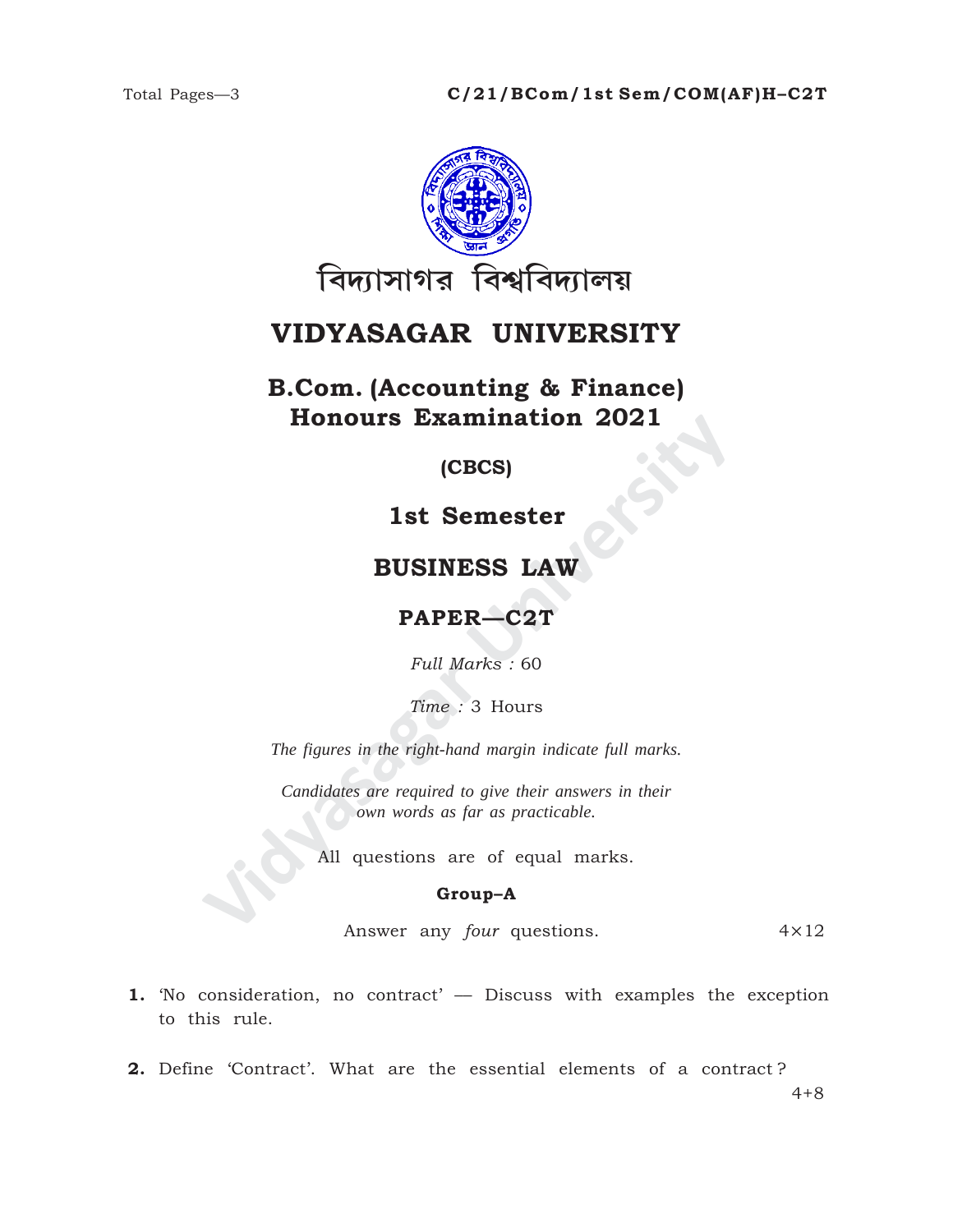- **3.** What do you mean by capacity to contract ? What is the effect of any agreement made by persons not qualified to contract? 4+8
- **4.** Who is an unpaid seller ? Discuss the rights of an unpaid seller of goods. 4+8
- **5.** Distinguish between :
	- (a) Bill of Exchange and Promissory Note.
	- (b) Sale and Agreement to sell.
- **6.** (a) State the features of limited liability partnership.
	- (b) Distinguish between limited liability partnership and company.

6+6

- **7.** Is registration of a firm compulsory ? What are the consequences of nonregistration of firms ? 2+10
- **8.** (a) Explain the meaning of the terms, 'offer' and 'acceptance'.
- tate the features of limited liability partnership.<br>
Sistinguish between limited liability partnership and comp<br>
gistration of a firm compulsory? What are the consequence<br>
tration of firms?<br>
xplain the meaning of the terms (b) Distinguish between void and voidable agreements with suitable examples.

#### **Group–B**

Answer any *six* questions. 6×2

- **9.** What is 'Quasi Contract'?
- **10.** Mention the rights of a minor partner.
- 11. 'Goods may be classified into three types' Mention them.
- **12.** Who is drawee in case of need ?

#### C/21/BCom/1st Sem/COM(AF)H–C2T